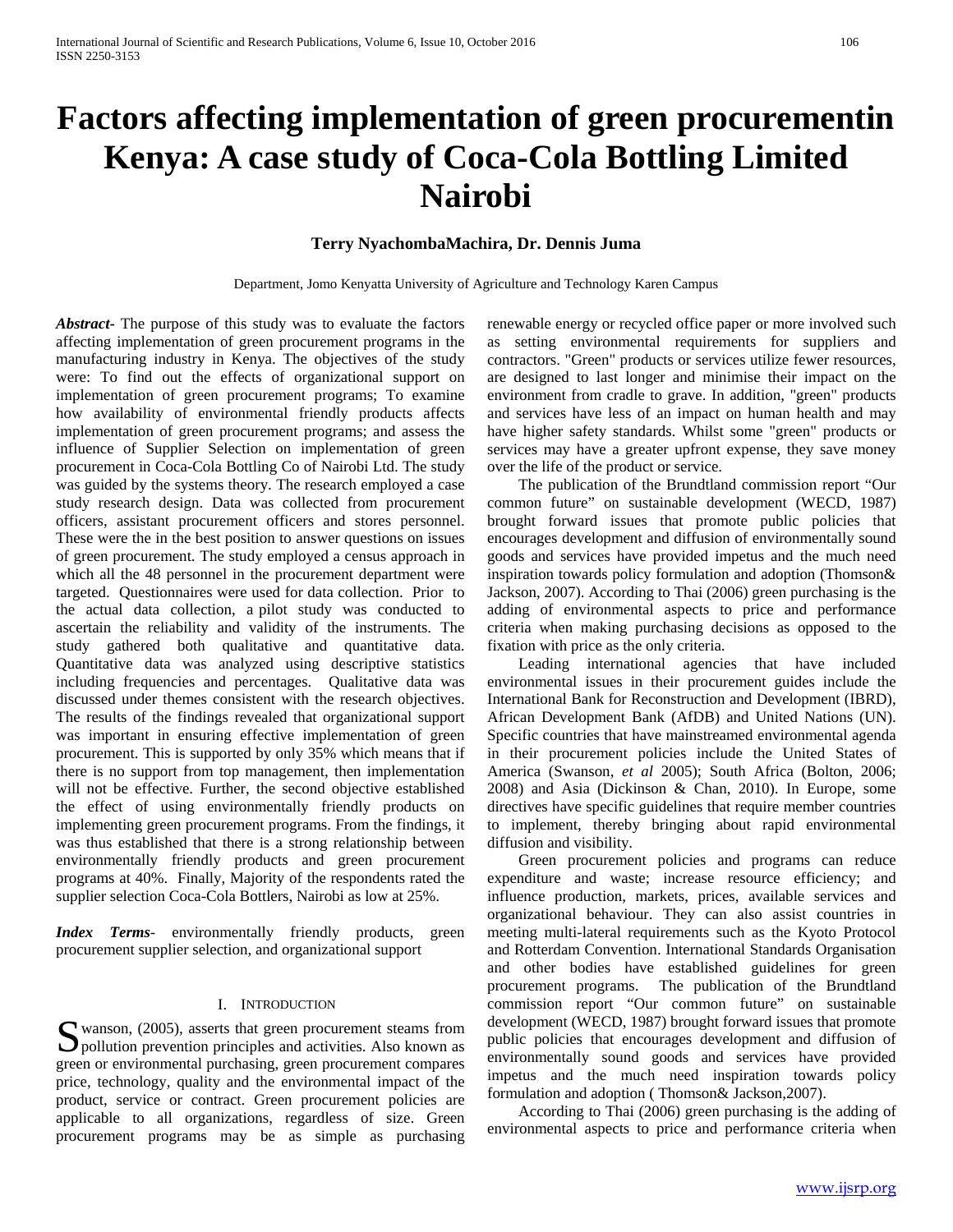making purchasing decisions as opposed to the fixation with price as the only criteria. Leading international agencies that have included environmental issues in their procurement guides include the International Bank for Reconstruction and Development (IBRD), African Development Bank (AfDB) and United Nations (UN). Specific countries that have mainstreamed environmental agenda in their procurement policies include the United States of America (Swanson, *et al* 2005); South Africa (Bolton, 2006; 2008) and Asia (Ho, Dickinson & Chan, 2010). In Europe, the directives (2004/17/EC and 2004/18/EC) have specific guidelines that require member countries to implement, thereby bringing about rapid environmental diffusion and visibility.

 Studies done in GP such as Swanson, *et al (*2005); Bolton, (2008); Ho, Dickinson & Chan, (2010); Brammer& Walker, (2011); (Bolton, 2008), reveal that there is an empirical gap relating to green procurement especially in the manufacturing industries in Kenya. This research will therefore be a scholarship effort at contributing to, complementing other scholarly efforts, and filling the empirical gap on green procurement practices in manufacturing industries in Kenya.

## **1.1 Organizational Support**

 Bolton, (2008) argues that implementing a green procurement program means changing policies and procedures. For it to be successful, it is essential that management supports the initiative fully. In addition, those charged with making purchasing decisions must be involved in the implementation process. Their suggestions and support are critical. For an organization to implement a green procurement program, it must have commitment from all levels, including senior management and purchasing agents. A policy statement outlining the corporate commitment to green procurement can help. Gitari and Were, (2014) carried out study on challenges facing implementation of green procurement at Unga Limited Kenya proposed a conceptual framework that explains the implementation (or lack thereof) of green procurement. The propositions steamed from, firstly, a differentiated materialist viewpoint on organizational culture to understand the level of desire exhibited by the organization and by the procurement department Secondly, the study drew upon the resource-based view of the firm to explain how the procurement manager's capability to respond to a given level of desire moderates the degree to which that desire is realized in the organization's procurement activity. The Commitment to Buy/Purchase Green encourages organizations to continuously improve the environmental sustainability of their purchasing decisions. Given its business and environmental benefits, Green Procurement has many benefits that it comes along with. For governments,

 Green Procurement can help to: Reduce any negative and unintended impacts on the environment like pollution and deterioration of local air quality; Support companies that provide products and services that have fewer environmental impacts and stimulate "green," innovative product development and business development; Save the amount of money spent on cleaning up pollution, by preventing it in the first place; also this Sends a message to manufacturers and service providers that consumers will recognize their environmental efforts; Create a scale effect, thus reducing production costs by the sheer scale of demand for green products; and Fulfill OECD agreements to take greater account of environmental considerations in public procurement of products and services (OECD member countries are to demonstrate their progress, (Gunther, 2006). For private companies, Green Procurement helps the organization in making the sustainable purchasing choices; establish, implement and evaluate a formalized green procurement strategy; selecting suppliers; and environmental concerns for some key purchasing areas (Gunther, 2006).

## II. RESEARCH METHOD

 The research adopted a case study research design to come up with the relevant data for analysis. It emphasizes on quality in the collection and analysis of data and it is used when collecting data using open –ended questionnaires. This is in accordance to Mugenda and Mugenda (2005)**,** who assert that a case study type of research design is considered the most appropriate because it describes in quantitative terms the degree to which variables are related. The base of the study was Coca-Cola Bottling, Nairobi Ltd.

 The study targeted the personnel at the procurement department of Coca-Cola Bottling, Nairobi Ltd. These staff members include procurement officers, Assistant procurement officers and stores personnel totaling to 48 respondents. Population based survey was used , where all members of the population were involved in the study.

| Ш | <b>RESULTS</b> |
|---|----------------|
|---|----------------|

**Table 1: Target population**

| Category                              | <b>Population</b> |  |
|---------------------------------------|-------------------|--|
| <b>Procurement Officers</b>           |                   |  |
| <b>Assistant Procurement Officers</b> |                   |  |
| <b>Stores Personnel</b>               |                   |  |
| <b>TOTAL</b>                          |                   |  |

### **Academic Qualification**

The figure below shows the analysis of the qualifications of the respondents who contributed to data collection.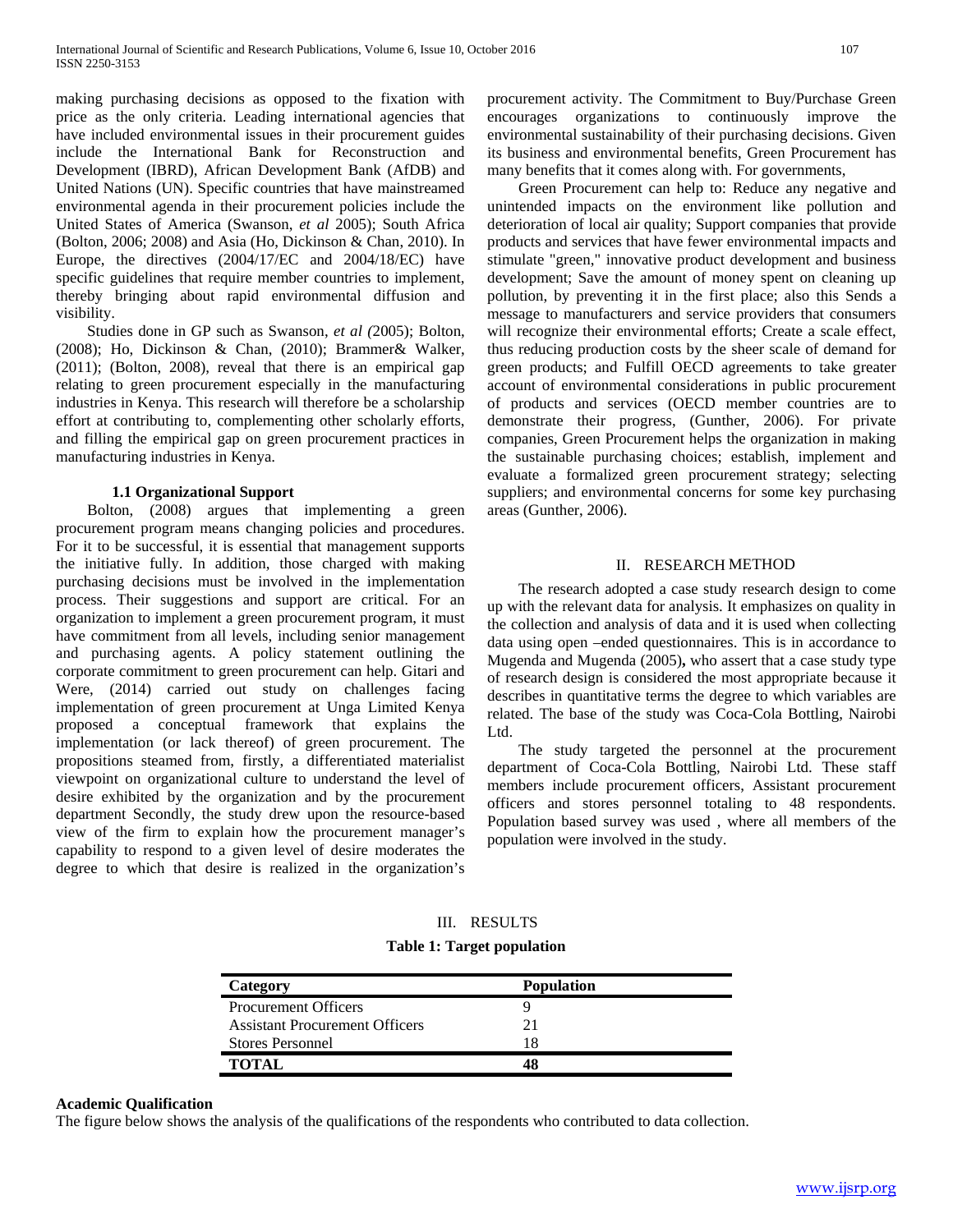International Journal of Scientific and Research Publications, Volume 6, Issue 10, October 2016 108 ISSN 2250-3153



**Figure 1.Academic qualifications of the respondents.**

## **Duration of Services**

The research sought to establish the duration of service of the respondents in Coca-Cola Bottling, Nairobi Ltd.

## **Table 2: Duration of service**

|                      | <b>Frequency</b> Percent |       | Valid percent | <b>Cumulative</b><br>percent |
|----------------------|--------------------------|-------|---------------|------------------------------|
| Less than 5<br>years | 10                       | 25    | 25            | 25                           |
| 5-10 years           | 15                       | 37.5  | 37.5          | 62.5                         |
| $11-15$ years        | 9                        | 22.5  | 22.5          | 85                           |
| 16<br>Above<br>years | 6                        | 15    | 15            | 100                          |
| <b>TOTAL</b>         | 40                       | 100.0 | 100.0         |                              |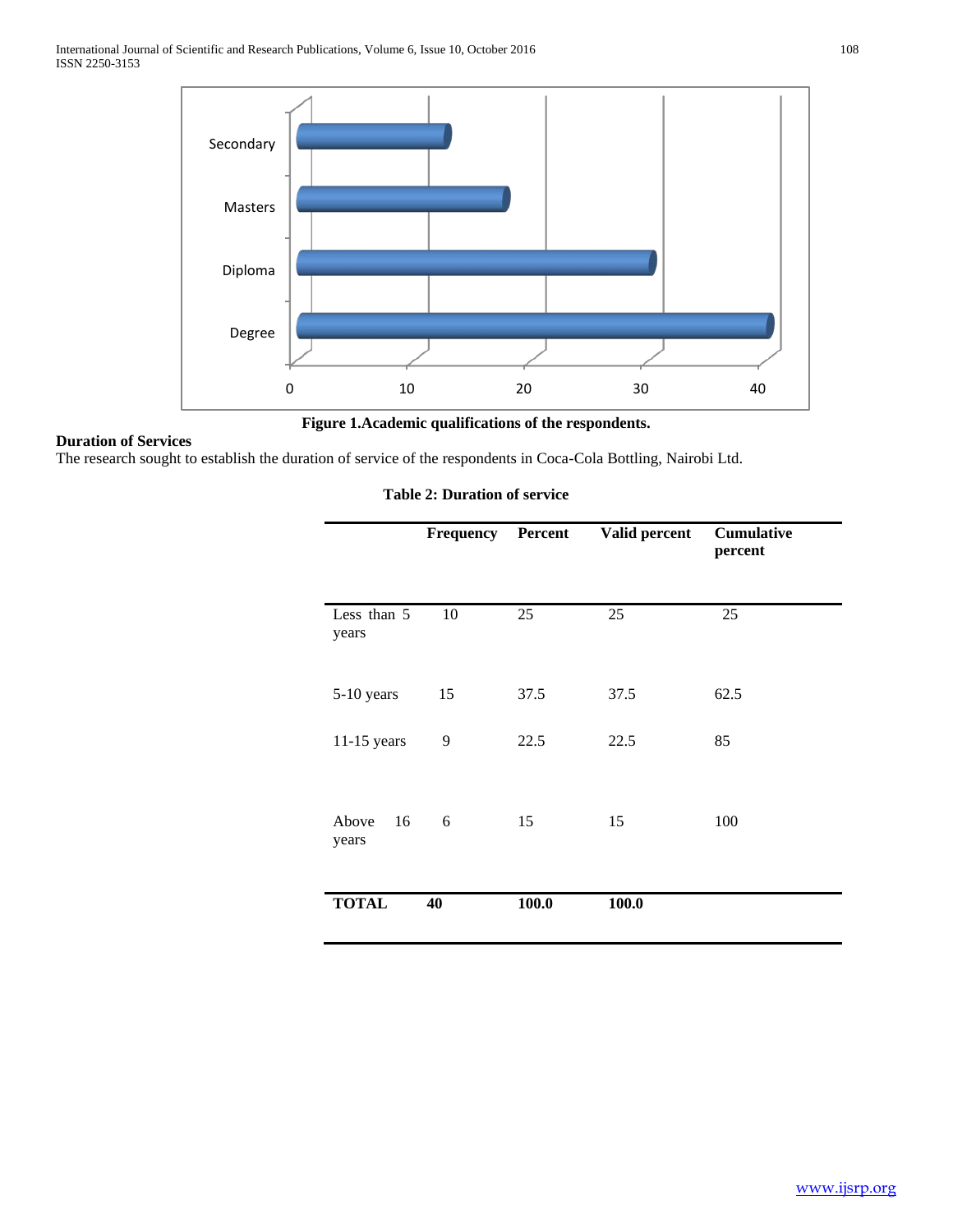Responses on organizational support

 This question sought to establish how the respondents rated the management concern on Organizational Support at Coca-Cola Bottlers. The table below is an indicative of this information.

| <b>Description</b>                                                                        | <b>Total</b> | <b>Strongly</b><br>agree | Agree | <b>Neutral</b> | <b>Disagree</b> | <b>Strongly</b><br>disagree | <b>Total</b><br>$(\%)$ |
|-------------------------------------------------------------------------------------------|--------------|--------------------------|-------|----------------|-----------------|-----------------------------|------------------------|
| The company allows for green<br>Procurement programs                                      | 40           | 15%                      | 20%   | 10%            | 25%             | 30%                         | 100%                   |
| The company provides<br>Sufficient resources for GP                                       | 40           | 14%                      | 19%   | 23%            | 24%             | 20%                         | 100\%                  |
| Are employees trained on<br>Matters of GP                                                 | 40           | 30%                      | 28%   | 20%            | 14%             | 8%                          | 100\%                  |
| Company sensitization on GP<br>Company policy statement<br>Outlining corporate commitment | 40           | 30%                      | 25%   | 20%            | 15%             | 10%                         | 100%                   |
| To GP                                                                                     | 40           | 40%                      | 30%   | 20%            | 10%             |                             | 100%                   |

#### **Table 3: Ratings of organizational support**

## **What do you think should be done before implementation of green programs in the company?**

 From the findings, majority of the respondents felt that staff training and sensitization should be carried out Similarly, Supplier sensitization should also be enhanced and research in green procurement should be done extensively. All these suggestions rated very highly as majority of the respondents felt that there is need for implementation of GP but with a lot of managerial support in the issues suggested amongst others.

## **Is the Government doing enough to encourage firms to implement green procurement programs?**

 This question sought to know from the respondents whether the Kenyan government is doing enough to support green procurement. Majority of the respondents, especially those who hold masters and degrees qualifications answered by saying that the government of Kenya is not doing enough. This was mainly due to financial aspects that are attached to Green procurement, which may be expensive at the startup level. Secondly, organizational attitudes, especially in the private sector were an indication that the government may not be able to interfere much with their operations and thus implementation may be slow. The government does not have a policy or guidelines for implementation of GP.

## IV. DISCUSSIONS

 The results in table 3 show that the company allows for green procurement programs, though the findings Indicate that to a great extent, the programs are minimal. 30% of the respondents strongly disagree while 25% disagree. 10% are neutral. 34% agree that the company is practicing green procurement to some extent. The study also sought to find out whether the company provided sufficient resources for green procurement. The resources in this case are financial in nature and managerial commitment towards the programs. 23% agreed that the

management provided resources while 23% were not sure. 44% disagreed that the company provided resources towards GP. On employee training on matters of green procurement, 58% agreed that they have been trained on issues to do with green procurement while 22% disagreed. 20% were neutral. The company provides information/sensitization on green procurement. This is evidenced by 55% of the respondents who agreed . 25% disagreed to the same while 20% were unsure. 70% further agree that the company has a policy statement outlining the corporate commitment to GP while 20% neither agreed nor disagreed. 10% disagreed that the company has a policy statement Majority of the respondents asserted to the findings that implementing a green procurement program means changing policies and procedures. For it to be successful, it is essential that management supports the initiative fully. In addition, those charged with making purchasing decisions must be involved in the implementation process. Their suggestions and support are critical. For an organization to implement a green procurement program, it must have commitment from all levels, including senior management and purchasing agents. A policy statement outlining the corporate commitment to green procurement can help.

#### V. CONCLUSIONS

 From the research findings, the study established that organizational support highly affects green procurement programs. A number of managerial and policy implications can be derived from this study. First, even though some progress has been made in Coca-Cola to streamline adoption, there remains much to be done to take implementation of GP to the next level. Indeed it has been recognized implementing GP is a slow and evolving process, even in the most advanced countries, GP is still work in progress and an evolving practice in Kenya. The research also point to the strong need for public institutions that intend to develop a GPP-oriented strategy to strongly rely on